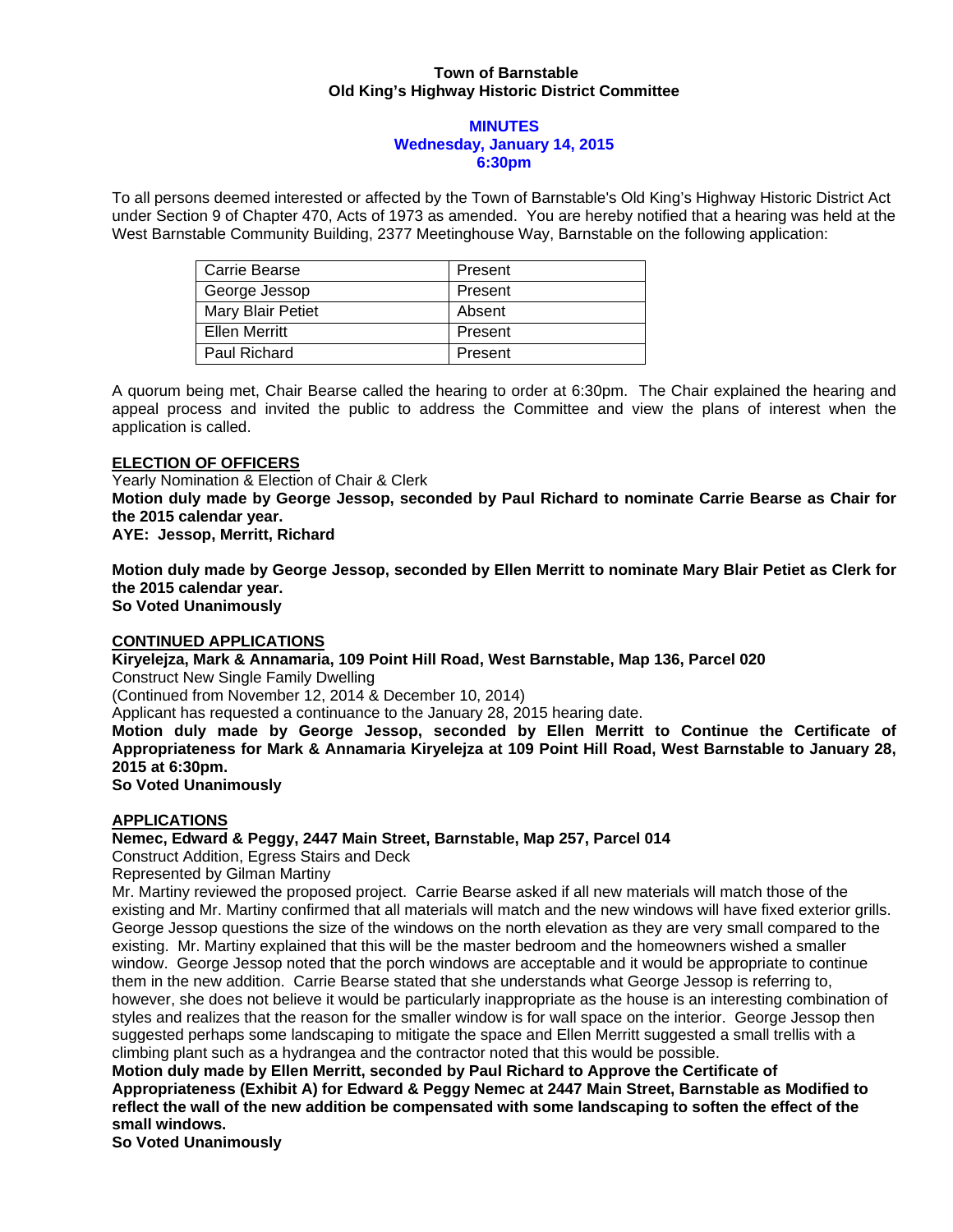## **Kilduff, Kathleen, 52 Point Hill Road, West Barnstable, Map 136, Parcel 029**

New Window and Skylight on Attached Garage

Represented by Steve Cook, Cotuit Bay Design, LLC

Steve Cook detailed the project that is on the garage. Homeowners wish to finish off the space above the garage and to take out the hay door and put in a window to match those that exists. They also wish to add two skylights on the roof slope and take out the existing window on the rear and replace with a double hung to match the others.

#### **Motion duly made by Paul Richard, seconded by George Jessop to Approve the Certificate of Appropriateness (Exhibit B) for Kathleen Kilduff at 52 Point Hill Road, West Barnstable as Submitted. So voted Unanimously**

### **MINOR MODIFICATION**

**Hannoosh, James & Linda, 35 Williams Path, West Barnstable, Map 111, Parcel 033**  Install Skylight on Northeast Elevation of Garage

George Jessop noted that there is a new deluxe skylight that is relatively close to the roof with a square trim profile and is available in brown, but can be painted to match the trim. He asks that this be relayed to the homeowner for their consideration.

**Motion duly made by George Jessop, seconded by Paul Richard to Approve the Minor Modification (Exhibit C) for James & Linda Hannoosh at 35 Williams Path, West Barnstable as Submitted. So Voted Unanimously** 

## **CERTIFICATE OF EXEMPTIONS**

**Town of Barnstable, 128 Sandy Neck, Barnstable, Map 223, Parcel 008** 

Construct 9' x 12' Tenting Platform on Foundation of Cottage that was Demolished, 2014

Represented by Nina Coleman, Sandy Neck Park Manager

Nina Coleman reminded the members that this cottage was demolished recently, but the footings were maintained because they hoped to use it for a future project. An Eagle Scout approached her and is very interested in constructing a tenting platform and eventually, build a three-sided lean to. For now, just a tenting platform which would be placed on sonar tubes according to the building departments recommendations. A bench is also proposed.

**Motion duly made by George Jessop, seconded by Ellen Merritt to Approve the Certificate of Exemption (Exhibit D) for the Town of Barnstable at 128 Sandy Neck, Barnstable as Submitted. So Voted Unanimously** 

**Belkin, Mark & Jill Eeda, 73 Harris Meadow Lane, Barnstable, Map 279, Parcel 084**  Replace Front Door

**Motion duly made by Paul Richard, seconded by Ellen Merritt to Approve the Certificate of Exemption (Exhibit E) for Mark Belkin and Jill Eeda at 73 Harris Meadow Lane, Barnstable as Submitted. So Voted Unanimously** 

# **CORRESPONDENCE/OTHER BUSINESS**

Letter from David Munsell, Jr. **(Exhibit F)** 

Mr. Munsell, Jr. is requesting to be nominated as an alternate member to the Committee.

**Motion duly made by George Jessop, seconded by Paul Richard to approve Mr. Munsell, Jr as an alternate and direct the Chair to send a letter to Town Council requesting that they appoint him as alternate.** 

**So Voted Unanimously** 

# **APPROVAL OF MINUTES**

**Minutes of October 22, 2014**  Continued to February 25, 2015 due to lack of quorum to approve.

**Minutes of November 12, 2014 Motion duly made by Paul Richard, seconded by George Jessop to Approve the Minutes of November 12, 2014 as Submitted. AYE: Bearse, Jessop, Richard ABSTAINED: Merritt**